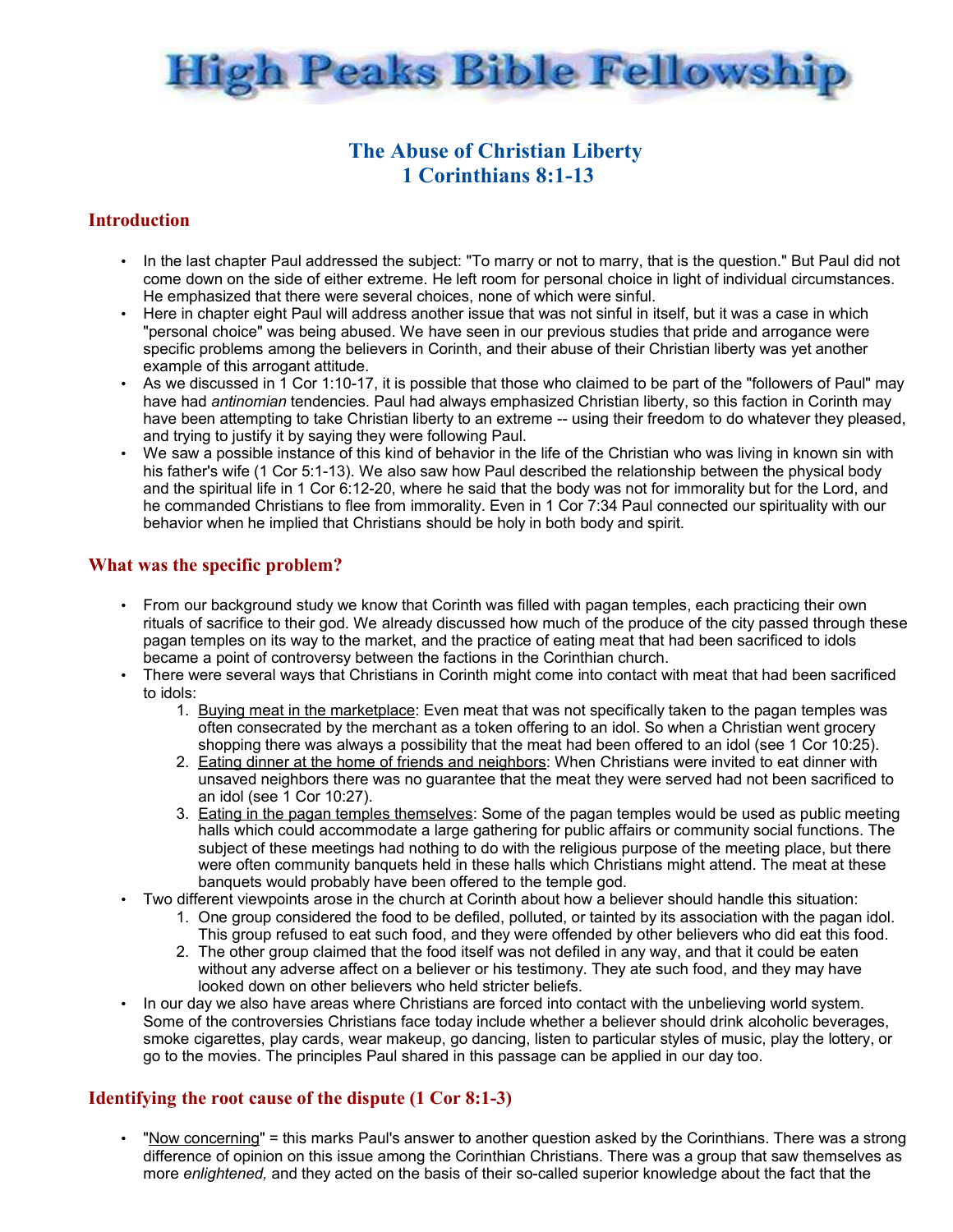gods represented by these idols did not really exist.

- "Things sacrificed to idols" = The priests were entitled to a part of the meat that was offered in the temple, and often they would put it up for sale in the market. In Corinth it was commonly referred to as a *hierothuton,* a temple sacrifice, or as a *theothuton,* a sacrifice to a god. But here Paul used the word *eidolothuton,* an idol sacrifice. In Corinth there was a close connection between idolatry and immorality, which Paul told the Corinthians to avoid (1 Cor 6:12-20).
- "We all have knowledge" *(gnosis)* = Paul is probably quoting the words of the Corinthians themselves, perhaps from the letter they sent to him. They were saying that they knew the truth about the emptiness of idol-worship, but Paul is probably quoting their words a bit sarcastically because in verse 7 he will plainly declare that all of the Corinthian believers do not have this knowledge. Here Paul goes right to the heart of the issue and pinpoints the root cause of the problem: the wrong use of knowledge.
- "Knowledge makes arrogant, but love edifies" = this connects to what Paul previously said concerning knowledge and arrogance (1 Cor 1:5, 21; 2:8, 14; 4:6, 18-19; 5:2). It was one of the characteristics of the Corinthian believers to be puffed up. Being puffed up means selfishly focusing on pleasing yourself, but edifying (1 Cor 3:9) implies a focus on pleasing others.
- "Knowledge makes arrogant, but love edifies" = The Corinthians were acting on the basis of their knowledge about issues of Christian liberty. Paul stated that they all had knowledge in general, but he insisted that knowledge alone was not a sufficient basis for Christian behavior. Knowledge is essential, but it is not enough. A believer should always use the formula:

## **KNOWLEDGE + LOVE = Responsible Action**

- Paul was not saying that knowledge was unimportant, but that knowledge alone tends to create pride. Knowledge joined with Love is a much better guide to right behavior.
- The first Church council at Jerusalem advised the Gentile believers to abstain from eating meat offered to idols (Acts 15:29). Here Paul does not refer to the decree of the Jerusalem Council, but instead he explains the foundational principle which that decree was based upon. The true intent of that decree was to outline a course of action for Gentile believers that would express true Christian love to Jewish Christians, to whom eating such meat would have been an abomination. In that case it was a way for Jewish and Gentile believers to continue to have table fellowship. Limiting one's liberty for the sake of other believers has always been the most loving thing to do.
- "If anyone supposes that he knows anything" = The first step to knowledge is to know the limitations of our own knowledge. We are finite, fallen creatures with limited knowledge -- only the omniscient God has unlimited or complete knowledge!
- "Has not yet known as he ought to know" = He has not known what is most important on the subject; he has not known the true purpose of knowledge, which is to promote the welfare of others. Knowledge that is not accompanied by love is not true knowledge.
- "If anyone loves God, he is known by Him" = In verse one Paul set up the contrast between knowledge and love, and in verse two he focused on the inadequacy of knowledge by itself. In verse three he says more about love, and especially a believer's love of God. Essentially he says, "If anyone loves God, it is a sign that God took the initiative to establish the relationship with him." There is no true knowledge that is not connected with the love of God. This kind of knowledge will lead a believer to love his Christian brothers.

## **The truth about false gods (1 Cor 8:4-6)**

- Paul continued to explain this knowledge which some believers boasted about: an idol was nothing, and there is only one true God (1 Cor 8:4). Then he acknowledged that there were many "so-called" gods, but they were gods in name only and not by nature (1 Cor 8:5). He then restated the basic doctrine of Christianity: there is only one God and one Lord (1 Cor 8:6).
- "No such thing as a idol" = here Paul seems to say that an idol does not have any real existence (see Hab 2:18). Some of their "gods" were outright fakes, but Paul also knew that some were manifestations of real demonic beings. These demonic beings do have real existence, but none of them are truly gods. They have a certain type of reality, but they certainly do not have deity.
- "There is no God but one" = What Paul means here is that neither the statue nor the demonic being it represents is what a Christian means when he talks about the one true God. There is only one true God, so an idol is a false or imaginary god which is of no significance when compared with the infinite Creator.
- "For" = Paul provides further explanation for what he meant by these "so-called" gods in comparison with the one true God. Literally he says, "called gods," reputed gods. Paul is really denying the deity of these so-called gods. Later in this letter he explained that those who worship idols are really worshiping demons, evil spirits, agents of Satan (1 Cor 10:19-21).
- "Whether in heaven" = Residing in heaven, as a group of the gods were supposed to do. Paul may be referring to the common practice of worshiping the sun, moon, and stars, or to "gods" who were supposed to reside in heaven and occasionally visit the earth (Jupiter, Juno, Mercury).

"Or in earth" = Reigning specifically over the earth or sea (Ceres, Neptune). The pagans worshiped some gods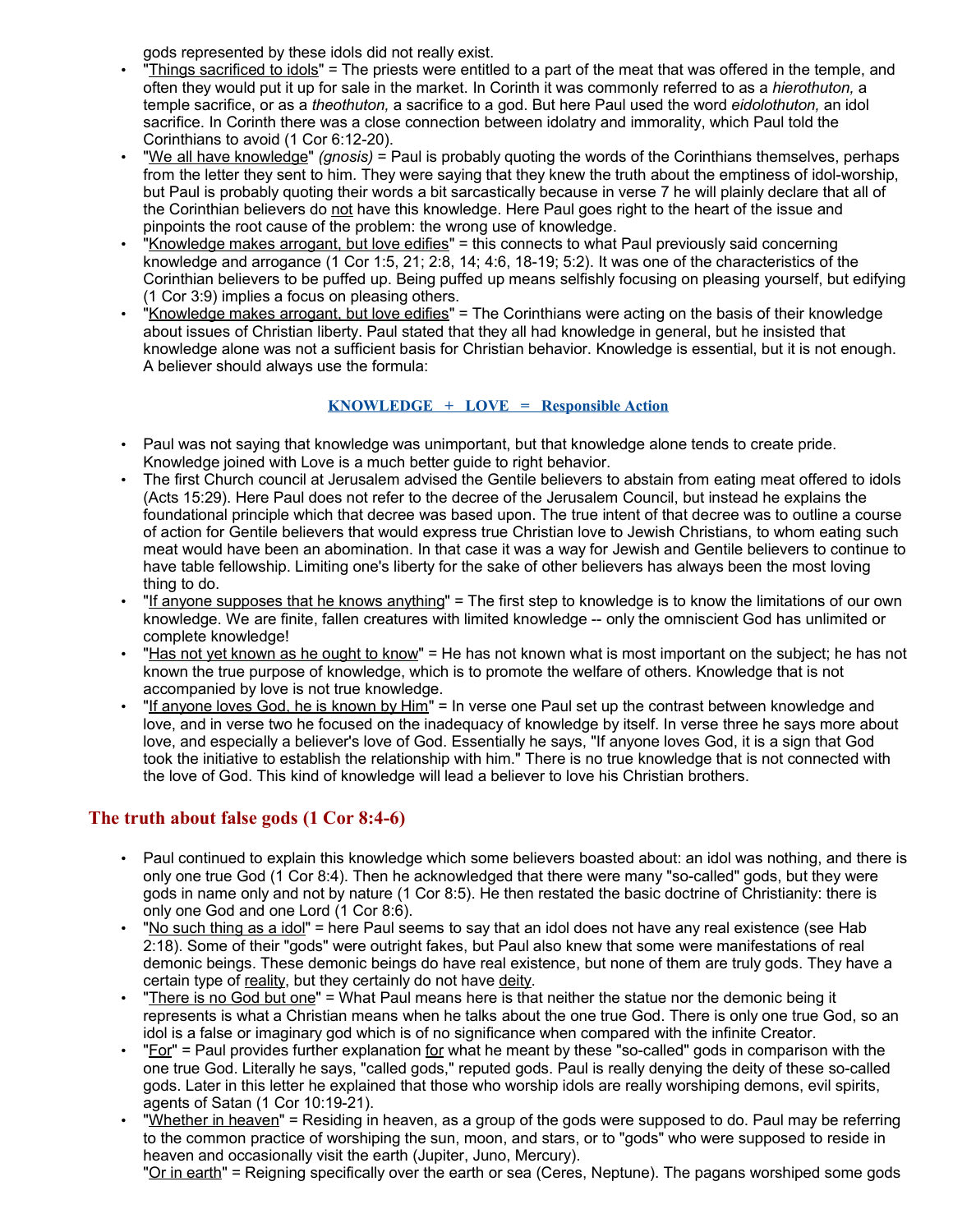that were supposed to dwell in heaven, and others that were supposed to reside on earth.

- "There are many gods" = the pagans do regard them as gods, but when the pagans use the word *god* they are not talking about the God of the Bible. "There are many lords" = this term indicates things that ruled over them, things they submitted to, and things
- whose laws they obeyed. The title *lord* was often given to their idols or false gods.
- "Yet for us" = This sets up a contrast with the preceding discussion about what the pagans believed. By contrast, *Christians* know the truth about these so-called gods as well as about the one true God.
- "One God, the Father, from whom are all things" = Paul described God as the Father who is the Creator of all things. This is the best starting point for talking about the one true God of the universe. It is essential to emphasize the *Creator-creature distinction*. There is an infinite gap between the Creator and what He has created. Idols of wood or stone are made of material things, and even demonic spirit beings are mere creatures -- they are not on the same plane of existence as their Creator.
- Paul then described our relationship to this one true God. We exist for Him, and not the other way around. In contrast to the *many* lords in the previous verse, Paul here explained that there is only one Lord, Jesus Christ, and He is the One through whom all things were created. Christ was the agent of our creation, just as He was the agent of our redemption.

## **The difference between believers' consciences (1 Cor 8:7-8)**

- "Not all men have this knowledge" = this directly contradicts the claim of the enlightened Corinthians which Paul was probably quoting in 1 Cor 8:1. If all of the believers recognized the essential unreality of idols, then there would be no problem. But not all of the believers had this knowledge.
- "Being accustomed to the idol until now" *(sunetheia)* = being intimate with, having had habitual contact with. "It is the force of habit that still grips them when they eat such meat. They eat it *as an idol sacrifice,* though they no longer believe in idols. The idol-taint clings in their minds to this meat." *(Robertson's Word Pictures)*
- "Their conscience being weak is defiled" = The conscience is that part of every person that tells him he should do what he believes to be right, and that he should not do what he believes to be wrong. It does not actually *teach* us what is right and wrong, but it urges us to <u>do</u> what we have been taught is right. We must realize that the conscience is part of our human nature, and as such it was damaged by the Fall. It is possible for our conscience to urge us to do something which is really a sin, based on the fact that we believe something that is not true. Paul described these believers as being weak in conscience because they were conscientious about avoiding something which truly was not a sin. This passage shows that it is possible for the conscience of a believer to operate on the basis of error -- it is not an infallible guide even for the believer.
- These Corinthians believed that something was a sin even though it was not really a sin. But at their point of understanding, experience, and maturity, it was their belief that this activity was sinful and they should not do it. Notice that Paul never said they should go against their conscience (even though it was operating on a false assumption). The conscience is something that should not be crossed -- Paul says this defiles the conscience and causes it to operate incorrectly. Instead, believers should be taught what is true and right; then the conscience will operate on the basis of what is true.
- Paul now teaches these believers what is actually true about eating food sacrificed to idols. Here is where he takes what he had just finished teaching regarding the truth about false gods and he applies this to the meat that had been offered to them. We see here that idols have absolutely no effect on the meat itself. If idols are nothing, then they can do nothing to the meat. Holding some meat in front of a piece of wood or stone does not change the nutritional value of the meat or defile it in any way. Therefore, the meat could certainly be eaten by a Christian without having any adverse affect.
- "Food will not commend us to God" = if you do something that God has not forbidden you to do, then you have not damaged your relationship with God in any way. Our dietary habits do not earn us favor with God -- we are neither the worse if we do not eat, nor the better if we do eat.
- There is a common misconception about freedom. People think: "If I am free to do a something, then I must do that thing. I must assert my freedom and do the thing in order to be truly free." But this makes a Christian into a slave to his own freedom! In this verse Paul had just said that exercising our freedom does not commend us to God in any way, and that refraining from exercising our freedom does not hurt us in any way. So it is just as much an exercise of Christian liberty to not eat the meat as it is to eat the meat!
- If Paul had stopped his line of reasoning here, then the "Christian liberty" faction in Corinth could have claimed the victory in their dispute with those who were more strict in their beliefs. But Paul continued in the next few verses by putting limits on the principle of Christian liberty

### **The mature Christian response to the issue (1 Cor 8:9-13)**

• Those who have the greater knowledge and spiritual maturity are the ones who should accommodate to the less mature by abstaining from activities that might harm the faith and life of those who are weaker. Paul already stated that eating food sacrificed to idols does not make believers better or worse in God's estimation (1 Cor 8:8). But here Paul explains that this behavior can cause harm to others. It can be a stumbling block to the weak (1 Cor 8:9) and it can lead them to injure their weak consciences by doing something they believe to be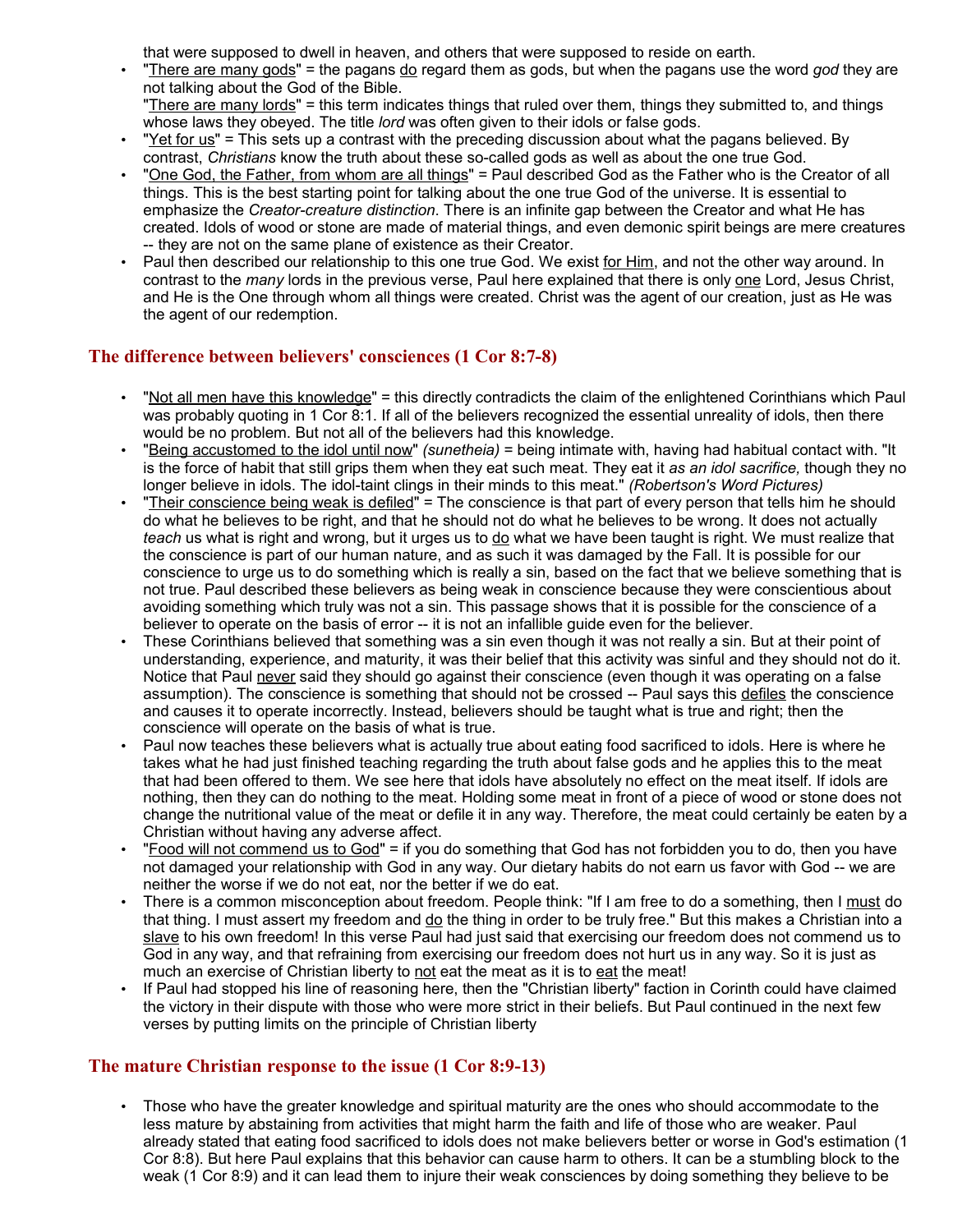sinful (1 Cor 8:10). The harm this can cause is very serious (1 Cor 8:11), and being the cause of such sin means sinning against Christ Himself (1 Cor 8:12). Paul tells them that, rather than cause an immature brother to sin, it was better for them to forgo their Christian liberty in these cases (1 Cor 8:13).

- "Take care" *(blepo)* = literally, "look out, watch." Notice that this is addressed to the mature believers, and not to the immature. There is no command from God here for the immature believers to "grow up!" The command is for the mature believers to exercise self-control in order not to cause the less mature to fall into sin. In effect, Paul is saying, "Do not look at your own freedom -- instead, look at the needs of the less mature Christians around you. If you love them as God commands you to, then you will not exercise your Christian liberty in any way that will weaken their faith."
- "Liberty" *(exousia)* = authority, power, privilege, right, or liberty. In this context it means the authority or right to eat any kind of food. But often this kind of liberty becomes a pretext for indulging the whims and desires of the flesh.
- "A stumbling block to the weak" *(proskomma)* = an obstacle put in the path which would cause people to stumble if they bump their foot against it. Believers do not live only with those at their same level of maturity, and the things they leave in their wake have an effect on others around them. Knowledge alone says, "Go ahead and eat" -- but Knowledge + Love says, "How will this affect other believers?"

#### **The danger to the weaker believer**

- $\cdot$  "For if" = a third class conditional clause, indicating something that is a possible case -- something that could potentially happen. Here Paul gave a concrete example for what he has just said. A more mature believer might decide to exercise his Christian liberty by eating at one of the local banquets (which may be held in a public meeting hall in one of the temple buildings). A less mature believer may see this and decide to go against what his own conscience is telling him to do. But what actual impact does this have on the immature believer? Paul answers that question in verse eleven.
- "Through your knowledge" = Because of the example set by the more knowledgeable believer. "He is ruined" *(apollumi)* = to be ruined or corrupted. This is a very strong term, and indicates the severity of the impact of the mature believer's behavior on the immature believer.
- "For whose sake Christ died" = Christ went to the full extent of love and actually died for this believer, but the supposedly mature Christian who acts on the basis of knowledge alone will not even give up part of his supper for the sake of this fellow-believer!

#### **The danger to the stronger believer**

- "Sinning against the brethren" = the exercise of Christian liberty to engage in non-sinful behavior can actually become a sin against another believer if it wounds his conscience. The unloving exercise of Christian liberty can actually be sinful. This is a serious danger to the spiritual life of the mature believer.
- "Wounding their conscience" *(tupto)* = to beat or strike a blow. This is what the mature believer is doing to the immature believer -- he is striking a blow at the other's conscience.
- "You sin against Christ" = Not only is the mature believer sinning against his brother in Christ, he is said to sin against Christ Himself. A sin against one member of the body is a sin against the entire body.

#### **The example of Paul**

• Notice that Paul does not command the more mature believer not to eat meat if it will cause others to fall into sin. Paul simply presents his own personal example or conviction, and he expects them to learn from it. He says, " I will never eat meat again if it causes my brother to stumble." Paul is willing to limit his own personal liberty in order not to injure the spiritual life of other believers.

#### **How should a Christian decide whether or not to engage in a certain activity?**

You can ask yourself several questions:

- Is this activity really necessary, or is it something non-essential that is not really important to my life?
- Is this activity really helpful and profitable, or is it something that I would do just for fun?
- Is this activity something that Jesus would do if He were in my place right now?
- Does this activity promote or support what is good, right, and true according to God's standards?
- Is this activity something that would be a good example of behavior for other Christians to imitate?
- If my unsaved friends saw me doing this activity, would it lead them closer to trusting Christ or would it show that Christ does not really make a difference in my life?
- Will this activity help me and others around me to become more mature spiritually?
- Will my participation in this activity bring glory and praise to God?
- If I engage in this activity, can I be sure that some other believer will not be harmed by following my example?